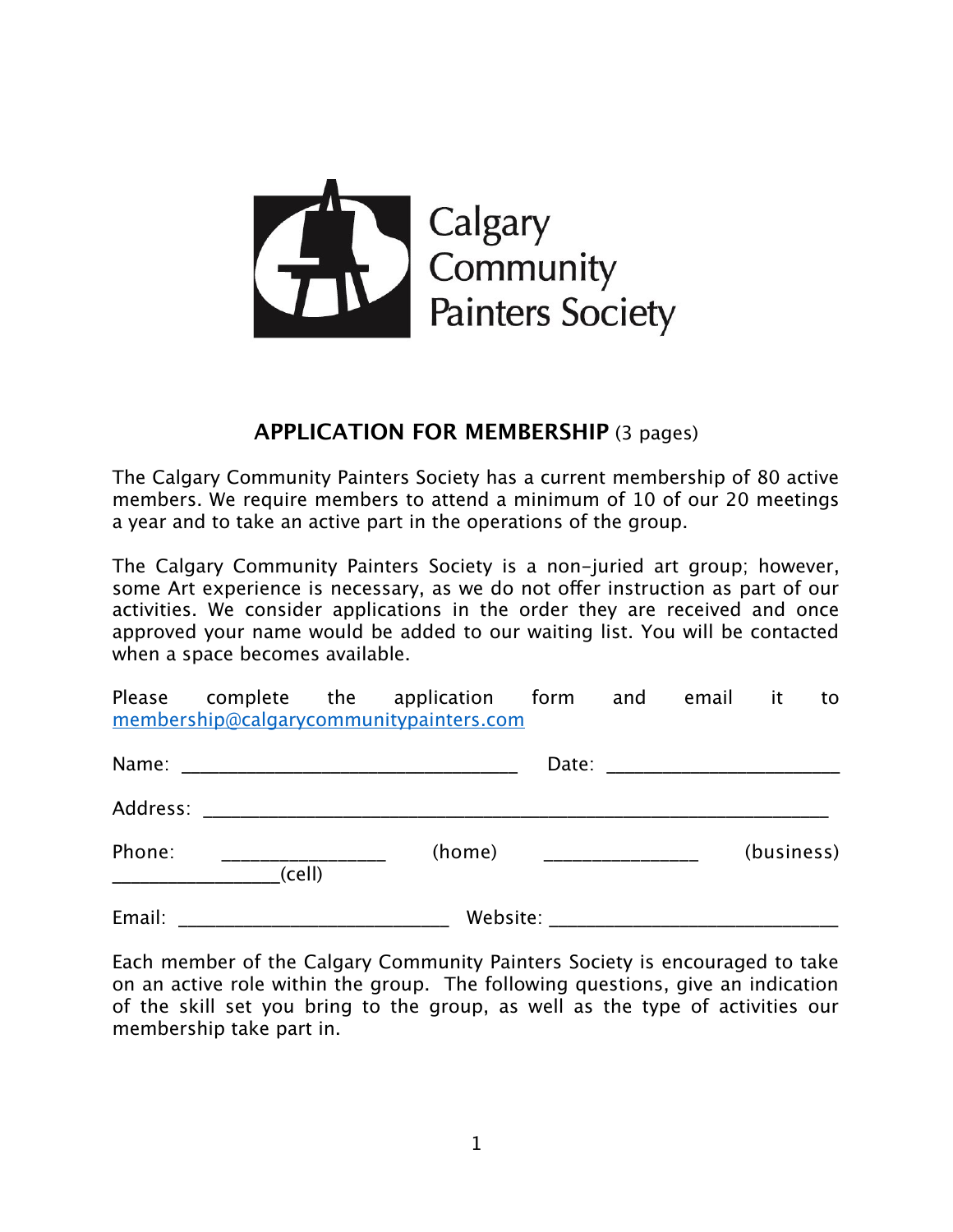## **Art Education**:

What type of art education have you had (formal or self-taught)? Please give details.

\_\_\_\_\_\_\_\_\_\_\_\_\_\_\_\_\_\_\_\_\_\_\_\_\_\_\_\_\_\_\_\_\_\_\_\_\_\_\_\_\_\_\_\_\_\_\_\_\_\_\_\_\_\_\_\_\_\_\_\_\_\_\_\_\_\_\_\_\_\_\_\_\_\_\_\_\_\_ \_\_\_\_\_\_\_\_\_\_\_\_\_\_\_\_\_\_\_\_\_\_\_\_\_\_\_\_\_\_\_\_\_\_\_\_\_\_\_\_\_\_\_\_\_\_\_\_\_\_\_\_\_\_\_\_\_\_\_\_\_\_\_\_\_\_\_\_\_\_\_\_\_\_\_\_\_\_

\_\_\_\_\_\_\_\_\_\_\_\_\_\_\_\_\_\_\_\_\_\_\_\_\_\_\_\_\_\_\_\_\_\_\_\_\_\_\_\_\_\_\_\_\_\_\_\_\_\_\_\_\_\_\_\_\_\_\_\_\_\_\_\_\_\_\_\_\_\_\_\_\_\_\_\_\_\_ \_\_\_\_\_\_\_\_\_\_\_\_\_\_\_\_\_\_\_\_\_\_\_\_\_\_\_\_\_\_\_\_\_\_\_\_\_\_\_\_\_\_\_\_\_\_\_\_\_\_\_\_\_\_\_\_\_\_\_\_\_\_\_\_\_\_\_\_\_\_\_\_\_\_\_\_\_\_

\_\_\_\_\_\_\_\_\_\_\_\_\_\_\_\_\_\_\_\_\_\_\_\_\_\_\_\_\_\_\_\_\_\_\_\_\_\_\_\_\_\_\_\_\_\_\_\_\_\_\_\_\_\_\_\_\_\_\_\_\_\_\_\_\_\_\_\_\_\_\_\_\_\_\_\_\_\_ \_\_\_\_\_\_\_\_\_\_\_\_\_\_\_\_\_\_\_\_\_\_\_\_\_\_\_\_\_\_\_\_\_\_\_\_\_\_\_\_\_\_\_\_\_\_\_\_\_\_\_\_\_\_\_\_\_\_\_\_\_\_\_\_\_\_\_\_\_\_\_\_\_\_\_\_\_\_

Do you have any experience teaching art? Please give details.

Have you published any articles or books on art? Please give details.

#### **Art Experience**:

\_\_\_\_\_\_\_\_

 $\frac{1}{2}$ 

\_\_\_\_\_\_\_\_

Do you belong to other art groups? Yes/No \_\_\_\_\_\_\_\_\_\_ If yes, how many?

Have you participated in art shows? Yes/ No \_\_\_\_\_\_\_\_ Any in Galleries? Yes? No

### **Commitment to Group Activities**:

Can you commit to a minimum of 10 Wednesday evening meetings per year? Yes/No \_\_\_\_\_\_\_ (Meetings take place 3 times per month, from September to April)

Would you be willing at some point to serve on a committee? Yes/No \_\_\_\_\_\_\_\_

Would you be willing at some point to serve as a Board Member? Yes/No

Would you be able to volunteer to set up equipment before meetings or shows? Yes/No \_\_\_\_\_

Do you use a computer? Yes/No \_\_\_\_\_\_\_\_

Would you be able to organize social events? Yes/No \_\_\_\_\_\_\_\_